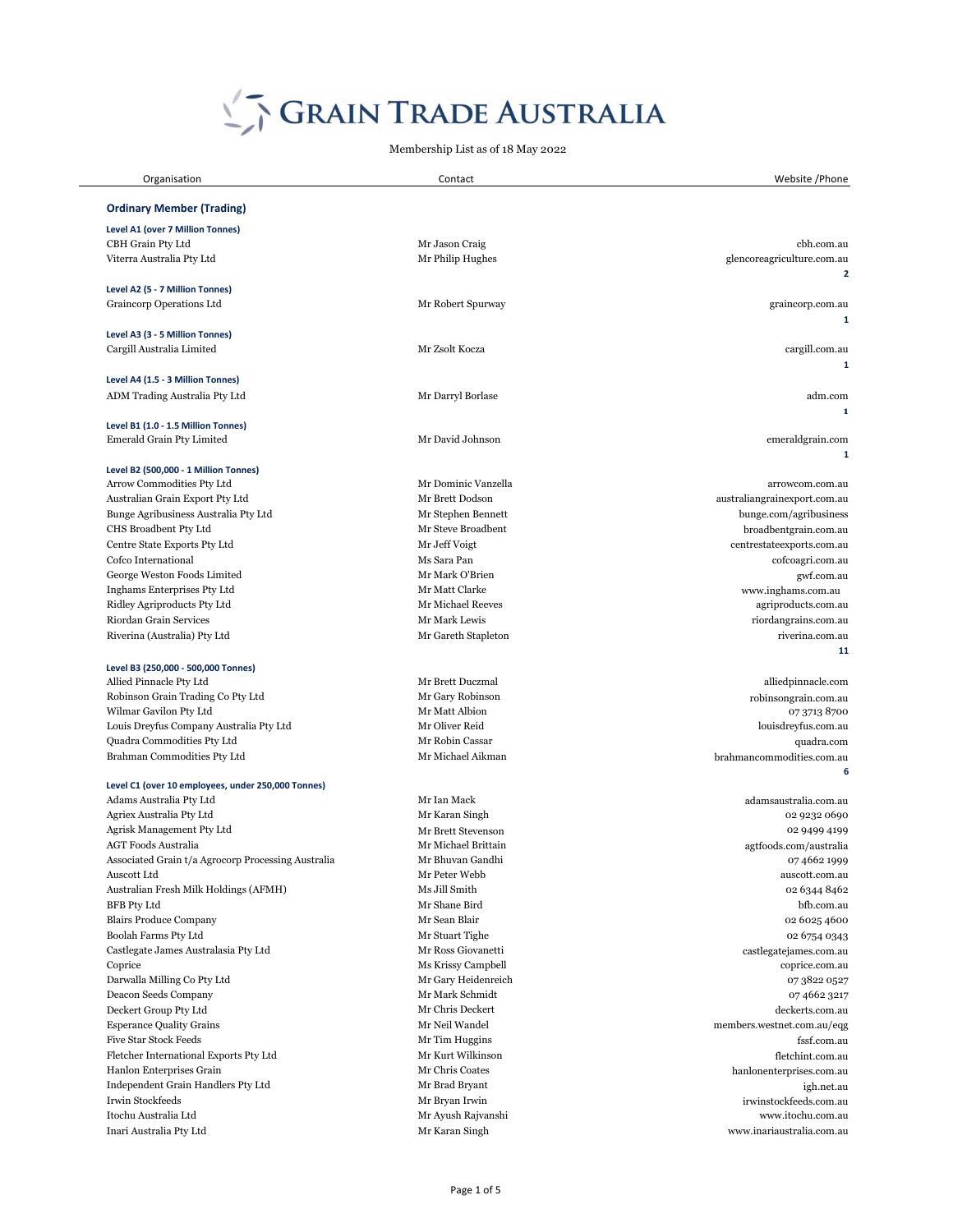J K International Pty Ltd **Exercise 2018** Mr Sandeep Mohan jki.com.au jki.com.au jki.com.au jki.com.au jki.com.au 25 Rex James Stockfeed Pty Ltd Ms Natasha Davies jamesstockfeed.com.au 26 Jerilderie Grain Storage & Handling Mr David Barlow 03 5886 0344 EXEN & W M Kelly & Sons Exercise of the Matt Kelly Mr Matt Kelly and the Matt Kelly compared with the Matt Kelly Laucke Flour Mills P/L laucke.com.au Mr Roger Laubsch laucke.com.au laucke.com.au Lawson Grains Pty Ltd lawsongrains.com Mr Angus Blair lawsongrains.com 130 LDC Enterprises Australia Pty Ltd Mr Richard Porter 67 3253 59999 31 LINX Cargo Care Mr David Simpson linxcc.com.au LPC Trading Pty Ltd 02 6383 7222 Malteurop Australia Pty Ltd **Mr Jack King Community Community** Community Community Community Community Community Community Community Community Community Community Community Community Community Community Community Community Mr Greg Carroll **34 Mr Greg Carroll** Croker Pty Limited crokergrain.com.au 35 MSM Milling Pty Ltd Mr Peter MacSmith 02 6364 5999 36 Namoi Cotton Ltd Mr Shane McGregor namoicotton.com.au Newcastle Agri Terminal Pty Ltd Mr Jock Carter Mr Jock Carter 62 4962 4006 Premium Grain Handlers P/L **Mr John Orr** pgh.com.au pgh.com.au pgh.com.au  $\Delta$  39 Quattro Ports and the Second Mr Dave Allen  $\Delta$  and  $\Delta$  and  $\Delta$  are Allen quattroports.com.au quattroports.com.au quattroports.com.au quattroports.com.au quattroports.com.au quattroports.com.au quattroports.com.a Reid Stockfeeds Pty Ltd **And Stockfeeds Pty Ltd** Mr Ian Reid Reid reidstockfeeds.com.au reidstockfeeds.com.au reidstockfeeds.com.au reidstockfeeds.com.au reidstockfeeds.com.au reidstockfeeds.com.au reidstockfeeds.com.au re Five Star Stock Feeds **Example 2018** Star Stock Feeds and Star Stock Feeds and Star Stock Feeds and Star Stock Feeds and Star Stock Feeds and Star Stock Feeds and Star Stock Feeds and Star Stock Feeds and Star Stock Feeds Azivalea (Australia) Pty Ltd - Animal Nutrition Mr Andrew Philpotts rivalea.com.au rivalea.com.au rivalea.com.au SunPork Farms Feed Mills 2008 8532 4434 Nr Mark Young 2008 8612 12:00 12:00 12:00 12:00 12:00 12:00 12:00 12:00 44 ThriveAgri Mr Charlie Brown thriveagri.com TSS Grain (Tasmanian Stockfeed Services) **Mr Trevor Macleod** tasstockfeed.com.au tasstockfeed.com.au tasstockfeed.com.au 46 Unigrain Pty Ltd Mr Ervin Leong unigrain.com.au W B Hunter Pty Ltd 03 5821 5744 48 Wilken Grain Mr Richard Wilken wilkens.com.au Woods Grain Pty Ltd **Agents** 2013 Mr Bruce Woods Mr Bruce Woods woodsgroup.com.au 50 XLD Commodities Mr Lachie Stevens xldgrain.com.au Tenda Prods Grain Pty Ltd and Mr Luke Mancini and Mr Luke Mancini and Mr Luke Mancini control of the Mancini control of the Mancini control of the Mancini control of the Mancini control of the Mancini control of the Mancin 52 Viridis Ag Mr Anthony Howard viridisag.com

**52**

#### **Level C2 (under 10 employees, under 250,000 Tonnes)**

A T Waterfield & Son Pty Ltd and Mr Brad Waterfield and Mr Brad Waterfield 03 5382 3725 A W Vater and Co water.com.au Mr Kim Vater vater.com.au Mr Kim Vater vater.com.au vater.com.au Advantage Grain Pty Ltd **Advantagegrain.com.au** Mr Chris Nikolaou Mr Chris Nikolaou www.advantagegrain.com.au Access Grain Pty Ltd **Access Grain Pty Ltd** accessgrain.com.au Mr Wade Humphreys **Access Grain Pty Ltd** accessgrain.com.au Agmark Commodities and the subset of the Mr Richard Alcorn and Mr Richard Alcorn agmark.com.au 6 Agracom Pty Ltd Mr Joe Hallman agracom.com.au Agri Om Australia Pty Ltd agriom.com.au Mr Kishore Bulchandani agriom.com.au agriom.com.au Agri-Oz Exports Pty Ltd 63 9830 7021 Agromin Australia Pty Limited **Agromin.com.au** Mr Rajni Patel agromin.com.au agromin.com.au Australian - Asian Agricultural Exports Pty Ltd Mr Mick Connolly and Mr Mick Connolly and Mr Mick Connolly and Mr Mick Connolly and Mr Mick Connolly and Mr Mick Connolly and Mr Mick Connolly and Mr Mick Connolly and Mr Mic Australian Choice Exports Pty Ltd Mr James Hunt australianchoiceexports.com.au 12 Australian Grain Storage Mr Matt Bailey sunrice.com.au Australian Growers Direct Pty Ltd Mr Tom Lucas ausgrowersdirect.com.au Australian Mungbean Company Pty Ltd **Mr Damien White** Australianmungbean.com.au australianmungbean.com.au 15 Baker Grain Mr Richard Baker bakergrain.com.au 16 Boort Grain Co-Operative 29875 3919 Mr Jon Bucknall 202 9875 3919 Broun and Co Grain Pty Ltd **17 Bround 20 Bround and Co Grain Pty Ltd** Mr Wal Broun brounandco.com.au 18 C & S Trading Pty Ltd scholzbh.com.au Mr Craig Scholz scholzbh.com.au scholzbh.com.au 19 C K Tremlett Pty Ltd **19 C K Tremlett** 19 C K Tremlett 19 C K Tremlett 19 C K Tremlett 19 C A 8524 9050 Expendale Agri Pty Ltd and Mr Andrew Kluck Mr Andrew Kluck 1992 and 2004 12:346 761 246 21 Chester Commodities Pty Ltd Mr Richard Black chestercommodities.com.au 22 CL Commodities Pty Ltd Mr Robert Lean clcommodities.com.au 23 Coorow Seeds Mr Brian Pover coorowseeds.com.au 24 Cory Johnston (Aust) Pty Ltd Mr Justin Fay coryjohnston.com.au 25 Craig Tyack Grain Trading and Trading Mr Craig Tyack Mr Craig Tyack 6428 729 167 26 Demeter Cormack Pty Ltd Mr David Oates 6389 0098 Mr David Oates 68 6389 0098 27 Defiance Maize Products Pty Ltd Mr Rodney Walker corson.co.nz Direct Grain Pty Ltd **28 Direct Grain Pty Ltd** Mr Mark Davis **Mr Mark Davis** directgrain.com.au/ 29 Direct Commodities Pty Ltd Mr Hamish Robertson Mr Hamish Robertson directcommodities.com.au 30 East Coast Stockfeed Pty Ltd Mr Stuart Dolden ecsf.com.au 31 Ellerslie Free Range Farms Pty Ltd Mr Bruce Holden 07 4695 5777 32 ETG Commodities Pty Ltd Mr Peter McMeekin peter.mcmeekin@etgworld.com ETG Processing Pty Ltd T/A Wimpak  $Mr$  James French wimpak.com.au Export Trading Group Australia Pty Ltd Mr Shayne Clark etgworld.com 35 Fanmac Logisitics Pty Ltd **State Act and Mr Chris Fanning** fanmaclogistics.com.au 36 Feed Central Pty Ltd Mr Tim Ford feedcentral.com.au 37 Findlays Barellan Mr Neil Findlay 02 6963 9246 Single Commodities Pty Ltd Mr Glenn Beasley Mr Glenn Beasley grenfell.com.au 39 GO Resources Pty Ltd Ms Rosemary Richards Ms Rosemary Richards go-resources.com.au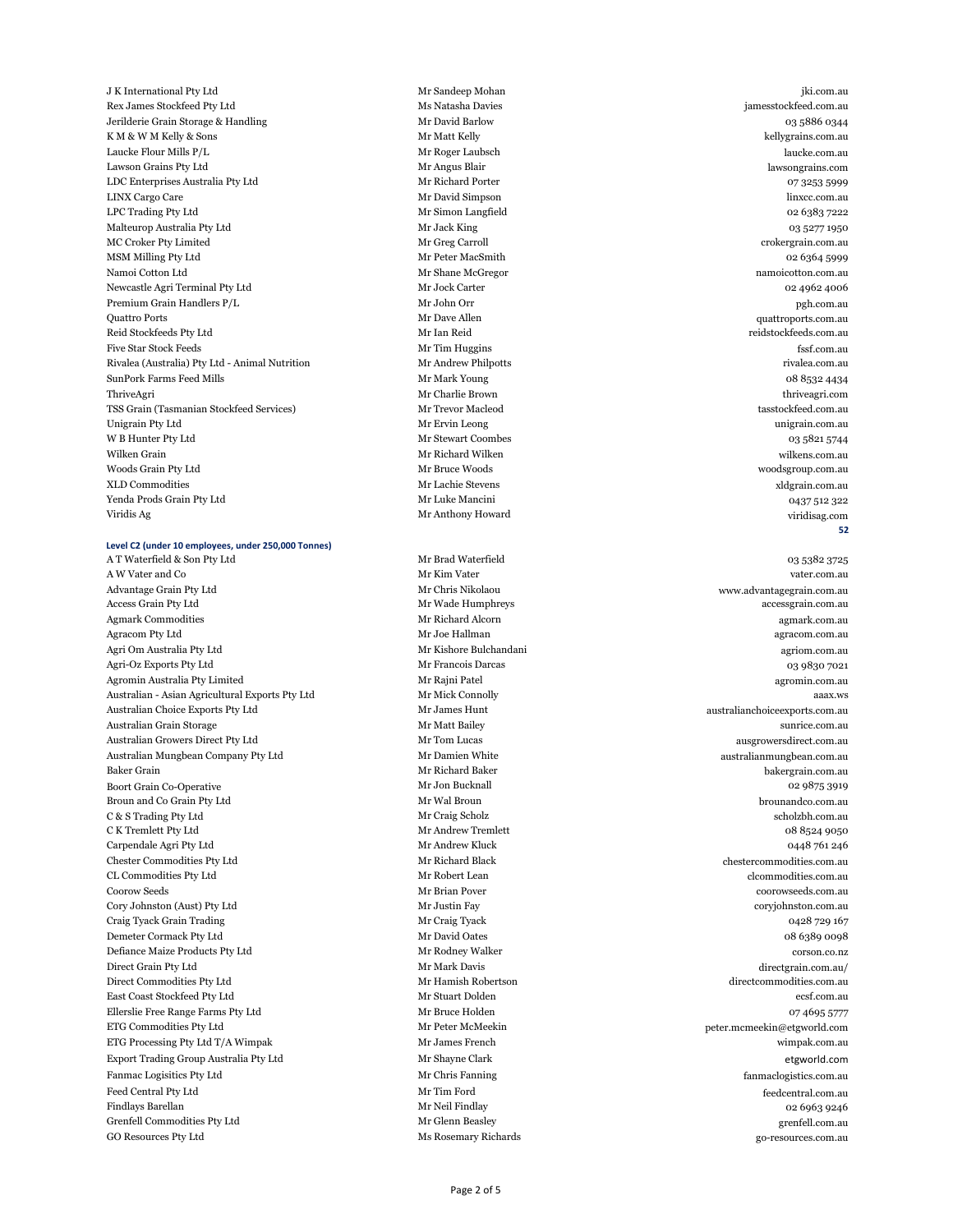Universal Commodity Management **1956** Mr Tim Dean commoditymanagement.com.au Ward McKenzie Pty Ltd **Mr Geoff Hammon** Mr Geoff Hammon mckenziesfoods.com.au Watson's Bulk Logistics wbl.net.au Mr Joel Watson wbl.net.au wbl.net.au wbl.net.au WHG Oceania Pty Ltd **1986 Contract Contract Contract Contract Contract Contract Contract Contract Contract Contract Contract Contract Contract Contract Contract Contract Contract Contract Contract Contract Contract Contrac** 99 WW Agri Pty Ltd Mr Steve Sloss wwagri.com.au

40 Gold Star International Pty Ltd Abhishek Kotkar goldstarinternational.com.au 41 Grain Link (NSW) Pty Ltd 02 6962 9500 Grain Link WA Pty Ltd **Andrew Goyder** Mr Andrew Goyder **Andrew Goyder** grainlink.com.au 43 Grainforce Pty Ltd Mr Derek Larnach 02 6331 4880 44 GrainTrend Pty Ltd Mr Sanjiv Dubey graintrend.com 45 GV Grain & Fodder Ms Joanne Harry 03 5828 3063 Harwood Grains Pty Ltd **Accord Mr Paul Harwood** Mr Paul Harwood harwoodgrains.com.au J W Koek & Company 07 3341 4548 KB Agri Services Pty Ltd 07 4634 4320 Kangaroo Island Pure Grain Pty Ltd Ms Emma Tonkin Ms Emma Tonkin kipuregrain.com Kennett Rural Services Pty Ltd **Mr Andrew Kennett** Mr Andrew Kennett kennettrural.com.au Example 1 Lachlan Commodities Pty Ltd Mr Tony Cogswell and Mr Tony Cogswell control of the Mr Tony Cogswell control of the Mr Tony Cogswell control of the Mr Tony Cogswell control of the Mr Tony Cogswell control of the Mr 52 Lake Grain Pty Ltd Mr Derek Davis lakegrain.com.au 53 Lane Grain Pty Ltd Mr Garry Lane 02 6887 3309 Example of the determinist of the Mr Mark Webber determinist of the determinist of the determinist of the determinist of the determinist of the determinist of the determinist of the determinist of the determinist of the de 55 Lemarc Agromond Pty Ltd Mr Michael Aikman lemarcagromond.com Mandala Trading Pty Ltd **Mr Jayjeev Saraff** Mandalatrading Mr Jayjeev Saraff mandalatrading.com.au 57 Marina Commodities Mr Palwinder Singh marinacommodities.com 58 McKenzie Ag Services Mr Lachlan McKenzie mckenzieag.com.au McNaughts Grains & Fertilizer Pty Ltd Mr Daniel McNaught McNaught www.mcnaughts.com Matthews Transport and Grain Traders Mr Neville Matthews Mr Neville Matthews 08 9831 1021 Max Grains Pty Ltd maxgrains.com.au Mr Jack Fahy Mr Jack Fahy maxgrains.com.au Mr Simon Pritchard Mr Simon Pritchard melalukatrading.com.au melalukatrading.com.au Mr Steve Mellington and Mr Steve Mellington and Mr Steve Mellington and Mr Steve Mellington and Mr Steve Mellington Moulamein Grain Co-Operative Ltd Mr Tony Bellinger Mr Tony Bellinger moulameingrain.com Nandaly Grain Co-Operative Ltd Mr Tony Bellinger and Mr Tony Bellinger and Mr Tony Bellinger and Mr Tony Bellinger Network Grains Pty Ltd **Mr Craig Dennis** Mr Craig Dennis **COLL ASSESS** 07 4637 8500 Origin Grain Pty Ltd and Mr Peter Brick and Mr Peter Brick and Mr Peter Brick of the United States of the United States of the United States of the United States of the United States of the United States of the United Stat Pacific Global Sprouts Pty Ltd Mr Prashant Kewlani pacific Global Sprouts.com 69 Parkinson Bros Mr Rohan Parkinson parkinsonbros.com.au PB Seeds Pty Ltd Mr Peter Blair pbseeds.com.au Pearson's Grain Pty Ltd **Mr Darren Pearson** Mr Darren Pearson pearsonsgroup.com.au 72 Peters Commodities Pty Ltd Mr Michael Oxley petcom.com.au Pinnacle Grains Pty Ltd 0451 002 482 74 Plum Grove Pty Ltd Ms Rikki Foss plumgrove.com.au 75 Preston Grain Mr Andrew Kell 02 6977 1733 Pure Foods Eggs Pty Ltd **Archarge Mr Tim Castle** Mr Tim Castle www.purefoods.com.au 77 Quirindi Grain & Produce Mr John Webster 02 6746 1911 78 RP Grain Pty Ltd Mr Gordon Pulham rpgrain.com.au 79 RT Wallace Pty Ltd Mr Reilly Wallace wallacebulkhaulage.com.au 80 Ruddenklau Grain Pty Ltd Mr Tim Ruddenklau 08 8842 1314 Rural Logic (Aust) Pty Ltd Mr Michael Wood rurallogic.com.au rurallogic.com.au 82 Shannon Bros Bulk Storage Pty Ltd Mr Clayton Shannon Mr Clayton Shannon 63 5390 2264 83 Silo Bag Grain (NSW QLD) Pty Ltd Ms Lesley Kilby Ms Lesley Kilby 02 6847 1788 84 Societa Cofica Pty Ltd Mr Dia Ram Sharma societacofica.com.au Southern Cross Agricultural Exports P/L Mr Syd Parsons Manuson Controller and Southern Cross Agricultural Exports P/L 86 Spagricon Australia Pty Limited Mr Jiger Kotecha Spagricon.com.au Spagricon.com.au Spagricon.com.au Spagricon.com.au 87 Standard Commodities Australia Pty Ltd Ms Elizabeth Bozinoska stancom.com.au stancom.com.au stancom.com.au 88 Sudima Australia Pty Ltd Sudima.com (Sudima Australia Pty Ltd Sudima.com ) sudima.com (Sudima.com ) sudima.com 89 Surat Bulk Grains Ms Fay Donoghue 0428 265 425 Southern Grain Pty Ltd Mr Tim Gross Mr Tim Gross www.southernstockfeeds.com.au Southern Grain Storage Pty Ltd Mr Campbell Brumby 03 5267 2351 Swiss Singapore (Australia) Pty Ltd Surya Jain Surya Jain swiss-singapore.com swiss-singapore.com Tamma Grains Australia Pty Ltd Ms Kim Packer 6428 887 026

94 Ulusoy Asia Pacific Mr Mark Madjarevic ulusoyflour.com 100 ZTC Australia Mr Tim Byass www.ztcaus.com

#### **100**

#### **Transport Operator**

Crawfords Freightlines Pty Lts Mr Phillip Davis Mr Phillip Davis [www.crawfordsfreightlines.com.au](http://www.crawfordsfreightlines.com.au/) 2 Gehrke Grains and Transport Pty Ltd Mr Julian Gehrke 675465 6695 3 Hamilton Contracting (NSW) Pty Ltd Ms Jodie Hamilton Ms Jodie Hamilton hamiltoncontracting.com.au Horne Ag Logistics Pty Ltd Mr Jeremy Horne Mr Jeremy Horne www.horneaglogistics.com.au Facific National (NSW) Pty Ltd Mr Hugh Cox pacific National.com.au pacific National.com.au pacific National.com.au SEAWAY Intermodal Pty Ltd **SEAWAY Intermodal.com.au** Mr Bikash Ram seawayintermodal.com.au

**6**

Page 3 of 5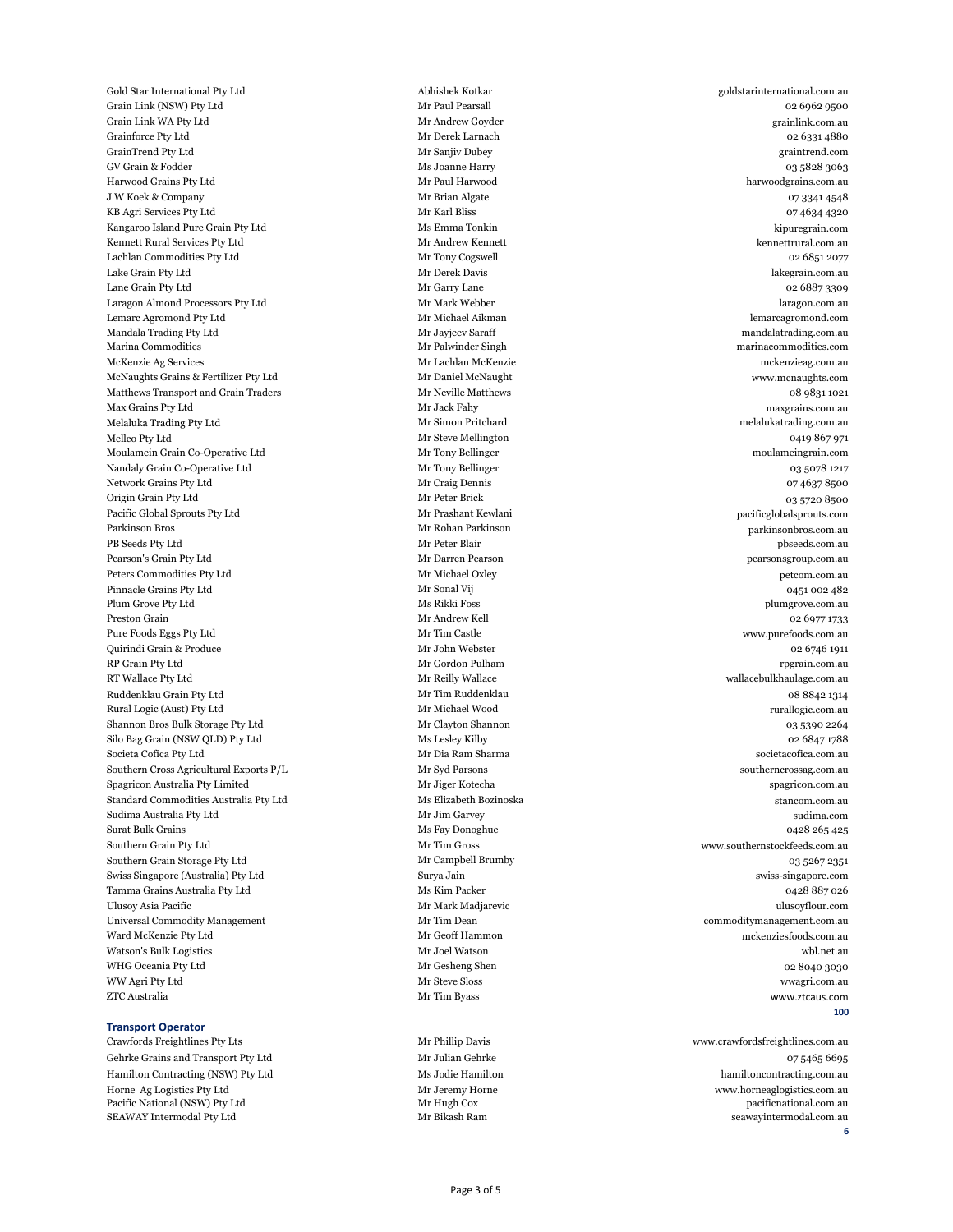# **Broker**

**Large 0**

### **Medium**

1 A C Grain Mr Adam Clarke 0400 065 763 Allied Grain Pty Ltd alliedgrain.com.au Mr Angus Wettenhall alliedgrain.com.au alliedgrain.com.au 3 Cogeser (Australia) Pty Ltd Mr Robert Luetolf [cogeser.com.au](http://www.cogeser.com.au/) 4 Farm Tender farmtender.com.au Mr Matt Henke farmtender.com.au matt Henke farmtender.com.au matt Henke farmtender.com.au matt Henke farmtender.com.au matt Henke farmtender.com.au matt Henke farmtender.com.au matt Henke fa 5 Lotema Pty Ltd Mr Todd Lees lotema.com.au Mallon Commodity Brokering Mr Ian Mallon 7 Wimmera Mallee Grain Services Mr Rodney Edgerton egrainservices.com.au Woodside Commodities Pty Ltd Mr Hamish Steele-Park woodcomm.com.au woodcomm.com.au

1 Fox Commodites Pty Ltd Mr Paul Cochrane foxcommodities.com.au 2 Grain Brokers Australia Mr Jeff Winspear grainbrokers.com.au 3 Horizon Grain Brokers Pty Ltd Mr Ash Munro horizongb.com.au horizongb.com.au iGrain.com.au Pty ltd igrain.com.au Pty ltd igrain.com.au 5 Rain Argibusiness Mr Ian Grellman [www.rainag.com.au](http://www.rainag.com.au/) StoneX Financial Pty Ltd Mr Stefan Meyer intlfcstone.com 7 McDonald Pelz Australia Mr Peter Geary mcdonaldpelz.com Perkins Commodity Brokers and the commodity Brokers and the commodity Brokers and the commodity Brokers and the commodity Brokers and the commodity Brokers and the commodity Brokers and the commodity Brokers and the commod Quest Commodities Pty Ltd Ms Jayne Barker Ms Jayne Barker questcommodities.com.au 10 Teague Australia Pty Ltd Mr Tim Teague teague.com.au

**10**

# **Sole Operator**

1 ASX Limited asx.com.au/grainfutures Australia And New Zealand Banking Group Mr Ian Hanrahan Mr Ian Hanrahan anz.com.au Australian Grain Technologies Pty Ltd **Mr Tristan Coram Australian Grain Technologies Pty Ltd** agtbreeding.com.au Barrett Burston Malting Co Pty Ltd Mr Dean Ganino Mr Dean Ganino www.bbmalt.com.au Examples of Australia Commbank.com.au Mr Tom Barraket commbank.com.au commbank.com.au 6 National Australia Bank Ltd Mr Christian Bowes www.nab.com.au

1 AgriDigital Mr Henry McKay agridigital.io Agrifood Technology Pty Ltd and Mr Rob Anderson and Mr Rob Anderson and Mr Rob Anderson and Mr Rob Anderson and Mr Rob Anderson and Mr Rob Anderson and Mr Rob Anderson and Mr Rob Anderson and Mr Rob Anderson and Mr Rob And Amspec Australia Pty Ltd **3.2 Amspec Australia Pty Ltd** Mr Lee Shilvock **amspected amspected** amspective amspected amspected amspected amspected amspected amspected amspected amspected amspected amspected amspected amspect Australian Superintendence Company **Mr Andrew Parry 1996** Mr Andrew Parry 1996 1997 3391 8640 Commodity Inspection Services (Australia) Pty Ltd Mr James Saunderson commodityinspection.com.au Foss Pacific Pty Ltd foss.com.au Mr Phil Soderberg foss.com.au foss.com.au 7 Holding Redlich Mr Geoff Farnsworth holdingredlich.com 8 HFW Australia Mr Stephen Thompson hfw.com 9 Intertek Mr Ben Jones intertek.com 10 Oldendorff Carriers Mr Ben Harper oldendorff.com 11 SBA Law Mr Jeremy Rosenthal sbalaw.com 12 SGS Australia Pty Ltd Mr Scot Paterson au.sgs.com 13 T-Ports Pty Ltd Mr Kieran Carvill tports.com Qube Logistics (SB) Pty Ltd (T/A Qube Agri) Mr Jeremy Brown qube.com.au/logistics/agri/

**8**

# **Corporate**

### **Large**

Advance Trading Australasia and a member of the Mr Andrew Woodhouse and a strating com.au advance-trading.com.au Ag Scientia Pty Ltd and Mr Lloyd George and Mr Lloyd George and Mr Lloyd George and Mr Lloyd George and Mr Lloyd George and Mr Lloyd George and Mr Lloyd George and Mr Lloyd George and Mr Lloyd George and Mr Lloyd George an 3 Aperture Ag Pty Ltd 0450 201 103<br>Basis Commodities Pty Ltd Mr Chris Whitwell basis Commodities Commodities Com 4 Basis Commodities Pty Ltd Mr Chris Whitwell basiscommodities.com

### **6**

# **Medium**

**14**

17 Guud Asset Cerium Pty Ltd Mr Eric Chen

BSM Global Pty Ltd buysellmove.com Clear Grain Exchange **Exchange** Mr Nathan Cattle **Cleargrain.com.au** CloudBreak Grain Marketing Pty Ltd Mr Ed Scamps 68 8388 8084 8 Delta Agribusiness Pty Ltd Mr Michael Parry 02 6772 0000 EP Integrated Commodities Pty Ltd Ms Tracey Lehmann 08 8627 2304 Farmanco Marketing Pty Ltd Mr Donald McTaggart farmanco.com.au farmanco.com.au 11 FarMarCo Australia Pty Ltd 67 4637 6400 12 Finesse Solutions Pty Limited Mr Malcolm Finlayson and Mr Malcolm Finlayson by Day 9872 9270 13 Flexi Grain Mr Jarrod Tonkin flexigrain.com.au 14 Goldstar Commodities Mr Geoff Webb goldstarcommodities.com.au 15 Graintec Scientific Pty Ltd Mr Lucas Anstiss graintec.com.au 16 Grainx Mr Chris Hood grainx.com.au HarvestCheck Pty Ltd **199535** Mr Stephen Schumacher **18 Access 1996** 199535 Hay Plains Grain Storage Pty Ltd Mr Ron Harris 0404 444 600 IKON Commodities Pty Ltd Mr Ole Houe Mr Ole Houe ikoncommodities.com.au in its interval in the set of the Mr Ole Houe in the Mr Ole Houe ikoncommodities.com.au

# **Small**